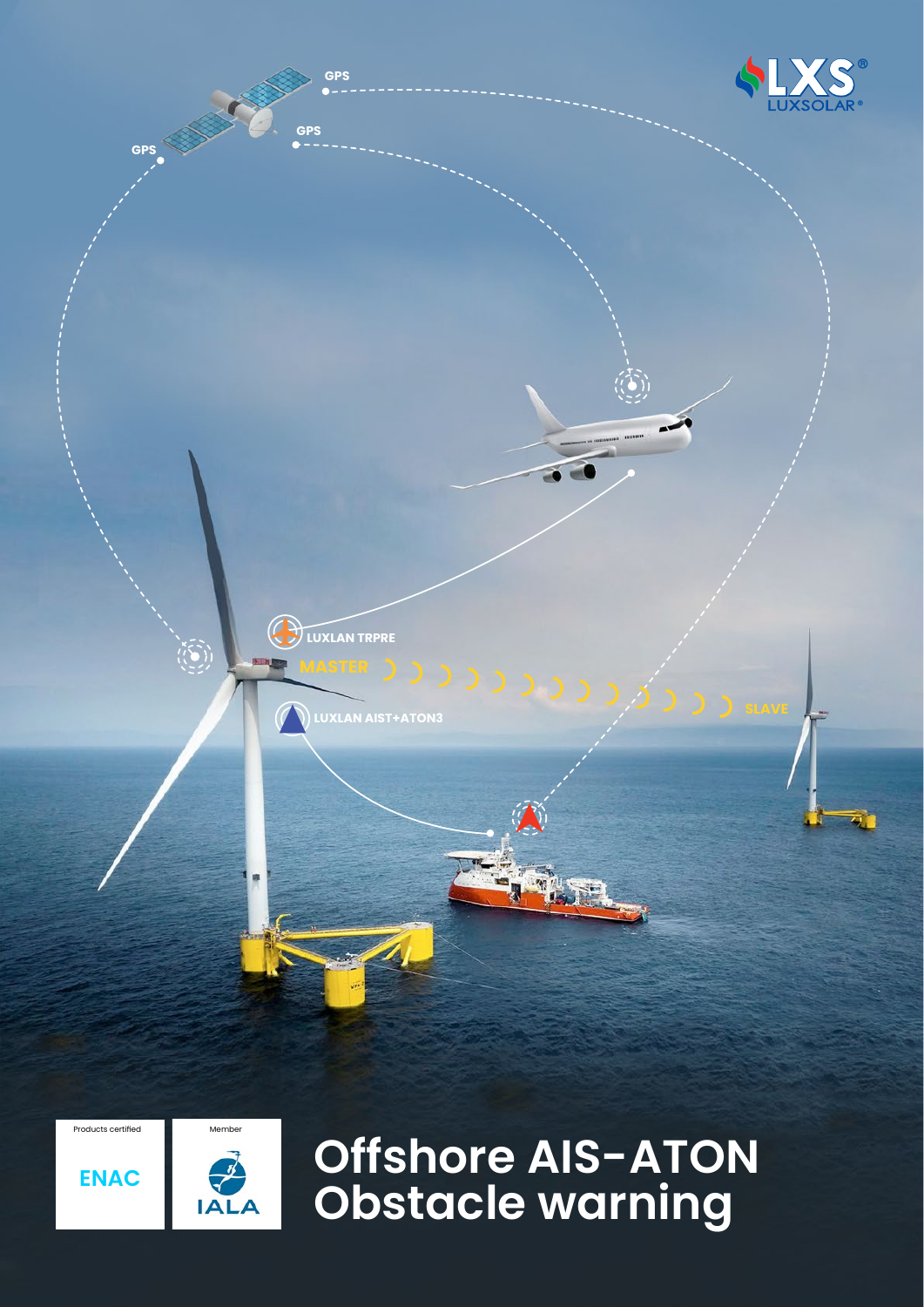

Clean energy progress is based both on renewable energy sources and respectful local inhabitants life conditions.

Cosiderable attention has recently been paid to the issue of light pollution in urban environment, especially in coastal settlements. **From 31st December 2022 it will be mandatory to switch off AWL-Aircraft Warning Lights devices with no presence of any aicrafts in enclosed airspace.**

**LUXSOLAR AWLs are the only ones on the market to have intergrated AIS-ATON and Transponder Receiver.**

# **Aircraft Warning**

**From 31st December 2021 the use of Transponder** equipment on board of any aircraft at night has become mandatory. LUXSOLAR AWL installed on wind pylons will be equipped with Transponder receiver capable of acquiring approaching aircraft data.

Specific electronical system will process the acquired data and control AWL switching on/off calculating the distance and the approach/departure speed of the aircraft.

## **Offshore installation**

LUXSOLAR AWL installed on wind pylons will be equipped with AIS-ATON system in order to communicate obstacle presence to approaching vessels.

Vessels will receive obstacle GPS position and, simultaneously, AWL will switch one; both these signals will be switched off as soon as the vessel distances.

#### **LUXSOLAR has given priority to compliance wih regulations obtaining:**

- Light pollution drastic reduction
- Power consumption reduction
- Material consumption reduction
- Increase AWL life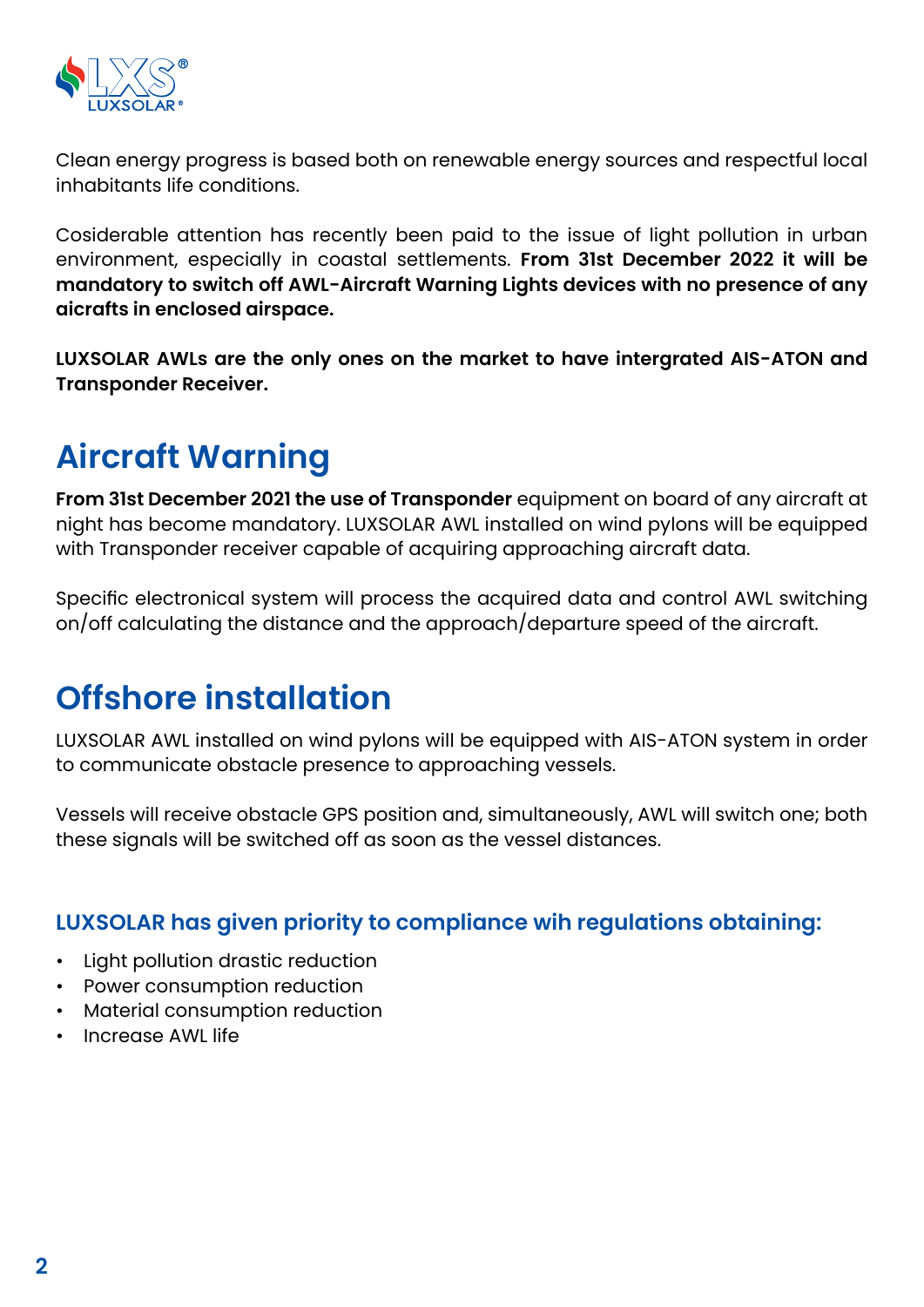# **LUXSOLAR obstacle warning devices**





#### **LUXLAN AIST**

It is an AWL integrated system capable of acquiring data from approaching vessels AIS. LUXLAN AIST calculates distance between vessel and obstacle through GPS position. If the distance is less than a set limit, AWL will switch on. If the distance in more than a set limit, AWL will remain off or switched off. This system is free of ATON signaling.



#### **LUXLAN ATON3**

It is an AWL integrated system capable of acquiring data from approaching vessels AIS. LUXLAN ATON3 will process data and provide GPS position informations to all vessels through AIS communication.



#### **LUXLAN TRPRE**

It is an AWL integrated system capable of acquiring data from approaching aircraft. If the distance between aircraft and obstacle is less than a set limit, AWL will switch on. If the distance in more than a set limit, AWL will remain off or switched off.



### **LUXLAN RD10**

It is an AWL integrated system installed on primary wind generator (MASTER) capable of setting proper AWL functioning mode on secondary wind generators (SLAVE).



#### **LUXLAN HIWR**

It is an AWL integrated CLOUD system installed on primary wind generator (MASTER) capable of communicating system status and functioning to user through LUXSOLAR web page.

**In the case of a wind farm, these communicatione devices do not necessarily have to be installed on all individual generators. It is possible to equip only generators locates on peripheral sides.**

**LUXSOLAR** specialists are at your disponsal for support in wind generators AWL system choice.

**Martina Sansone: led@luxsolar.com | Andrea Usai: phone. +39 389 6463223**